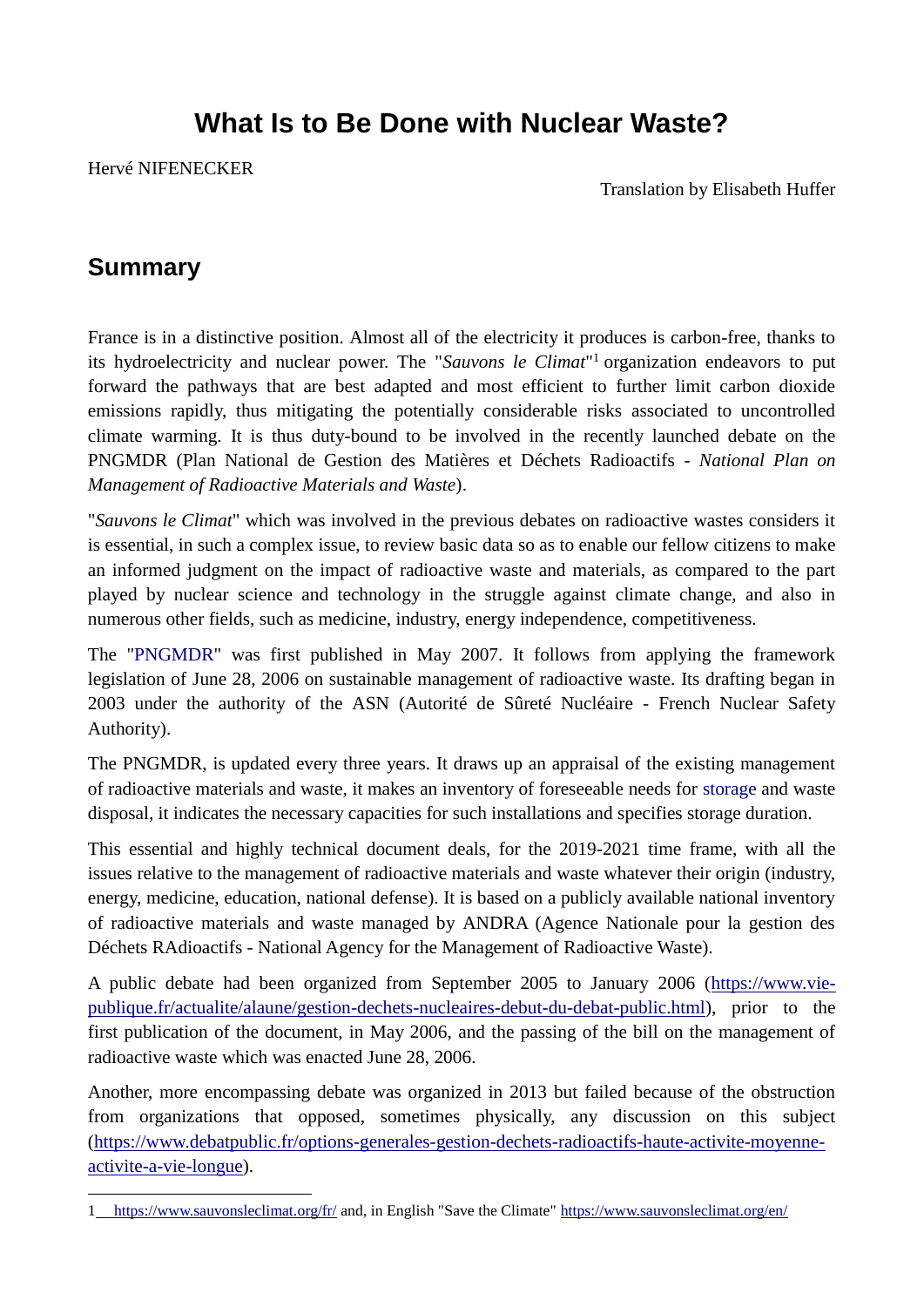The PNGMDR itself in its 2019-2021 version is, for the first time since its first edition, submitted to public inquiry. The debate was initiated on April 17, 2019.

The present paper endeavors, in the frame of our action for the climate, to present an overall factual view on the amount of waste generated by nuclear reactors, on the management of said waste, and the truth on the risks to which the population is exposed. It focuses on the high level and long lived waste (HLW) that are to be emplaced in the CIGEO (Industrial Center for Geological Disposal) facility. "Save the Climate" may eventually discuss the other issues addressed in the PNGMDR.

### **Overview**

Unlike industrial chemical waste comprising toxic elements such as arsenic, lead, cadmium, mercury whose duration is infinite, nuclear waste contains radionuclides which decay over time even if, for some, it takes a very long time. But, the longer the radionuclides last, the less radioactive they are! Indeed, a long half-life<sup>i</sup> implies a low decay rate. For example, the half-life of iodine 129 is 15 million years; it is 700 million times less radioactive than iodine 131, the one that induced thyroid cancers in Chernobyl, whose half-life is a mere 8 days. Yet, populations often imagine that these two instances of iodine are the same and have the same radiological consequences!

The existing waste, comprised of the fission products and minor actinides conditioned in glass packages have to be cooled during a few tens of years. They are temporarily stored in supervised surface or shallow depth facilities, without any consequences on public health being ever observed. The current practice of temporary surface storage is generally satisfactory, even if there is some room for improvement, and this as long as nuclear power generation continues.

When the power released becomes sufficiently low to no longer require cooling, the waste can be disposed of in deep underground, at a depth of a few hundred meters, shielded from potential criminal actions and from possible consequences of long term climate change.

With common sense one understands that deep underground disposal would be even safer than shallow depth storage. Yet, it appears that deep underground disposal is felt to be more frightening than surface storage!

### **HLW Waste Production**

### **Orders of Magnitude**

In a 1000 MW electric (MWe) reactor, the spent fuel produced each year amounts to approximately 30 metric tons (about  $3 \text{ m}^3$ ). Its main component is uranium (about 28.7 metric tons, corresponding to the extraction of 120 metric tons of natural uranium). The spent fuel also contains about 1 metric ton of fission products, with 45 kg of nuclides with a half-life of about 30 years (cesium 137 and strontium 90) and 65 kg of nuclides with a longer half-life. And, finally, it contains about 220 kg of plutonium and 18 kg of minor actinidesii (americium, curium, and neptunium).

The final quantity of waste to be disposed of depends on the view one has of the future of the nuclear power industry.

In a nuclear power phase-out scenario, the emplacement of the totality of the spent fuel in deep underground disposal repositories has to be considered. The practice of fuel reprocessing<sup>iii</sup> and the use of Mox do not change much since, at the end, the uranium from the reprocessed spent Mox and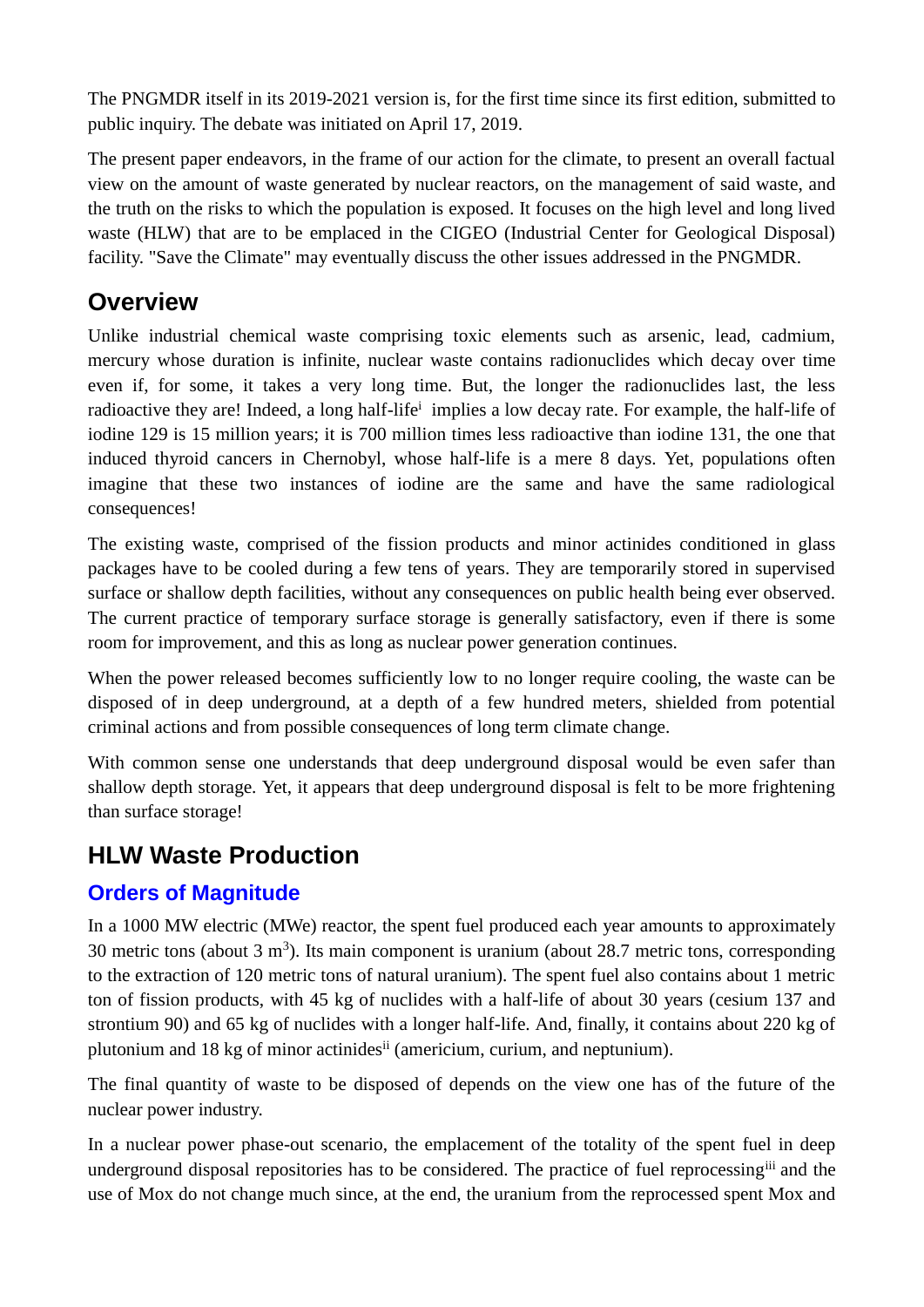the waste from the reprocessing will have to go into the disposal facility. Thus, with nuclear phaseout, for each 1 000 MWe reactor, approximately 30 metric tons per year of high level long lived waste (HLW) will have to be placed in geological storageiv.

In the opposite case, with sustainable nuclear power based on future breeding reactors, both the uranium from the reprocessing and the plutonium have to be considered as resources and the amount of HLW waste to be placed in geological repositories is down to about 1 metric ton per year. Add to that the production of about 20 metric tons of intermediate level long lived waste (ILW-LL) whose global radioactivity is a few per cent of that of the HLW waste, which radiate practically no heat and, as a consequence, whose management is easier.

As we see, a nuclear power phase-out scenario leads to having to manage 30 times as much HLW waste as in a sustainable nuclear power scenario. In addition, a phase out scenario would require that the decision on an underground repository be taken rapidly as it would imply a rapid vanishing of nuclear expertise which, today, ensures the safety of the storage facilities. Such expertise vanishing is already noticeable in countries such as Italy. Unlike what happened in Germany and in Belgium, a nuclear power phase-out decision should not be made before a geological repository is established. To demand nuclear power phase-out and at the same time oppose the development of a geological repository is irresponsible.

### **Comparisons**

Today, 37% of electricity worldwide is produced by coal-fueled plants. A 1 000 MWe coal-fueled power plant consumes about 4 million metric tons of coal per year. On average, it produces about 300 000 metric tons of ashes; of these, 400 metric tons are heavy metals (cadmium, nickel mercury, lead,...) and other toxic products (antimony, arsenic, beryllium, fluorine,...) and radioactive nuclides among which 5 metric tons of uranium and 13 metric tons of thorium and their daughter isotopes (radium, radon, polonium,...). Note that these radioelements are not managed as opposed, obviously, to those produced in the nuclear power industry. In addition, such a coal-fueled power plant releases 10 million tons of carbon dioxide to the atmosphere each year and tens of thousands of metric tons of floating ash and fine particles.

It is interesting also to compare the volume of nuclear waste to that of toxic industrial waste. In the European Union in 1998, the total volume of HLW waste, including its containers, was 150  $m^3$  (a cube with 5.5m sides). The total nuclear waste volume, including intermediate level (ILW) and low level waste (LLW) was 80 000  $m<sup>3</sup>$  (a cube with less than 45m sides) while the volume of toxic industrial waste was 10 million  $m^3$  (a cube with 215m sides) and that of all the industrial waste was 1 billion  $m^3$  (a cube with 1 km sides).

The management of toxic industrial waste and of nuclear waste, whether in the short term or in the long term is hardly comparable but note that severe lead or mercury intoxications have been observed even in developed countries while, in these same countries, there have been no reports of radiation exposure leading to significant consequences to the population, thanks to the careful management of the spent fuel and of the waste from the reprocessing.

## **Disposal In Geological Repositories**

As long as they remain confined underground in the deep underground repository, nuclear waste represent no danger whatsoever to the population. A contamination of surface water by long lived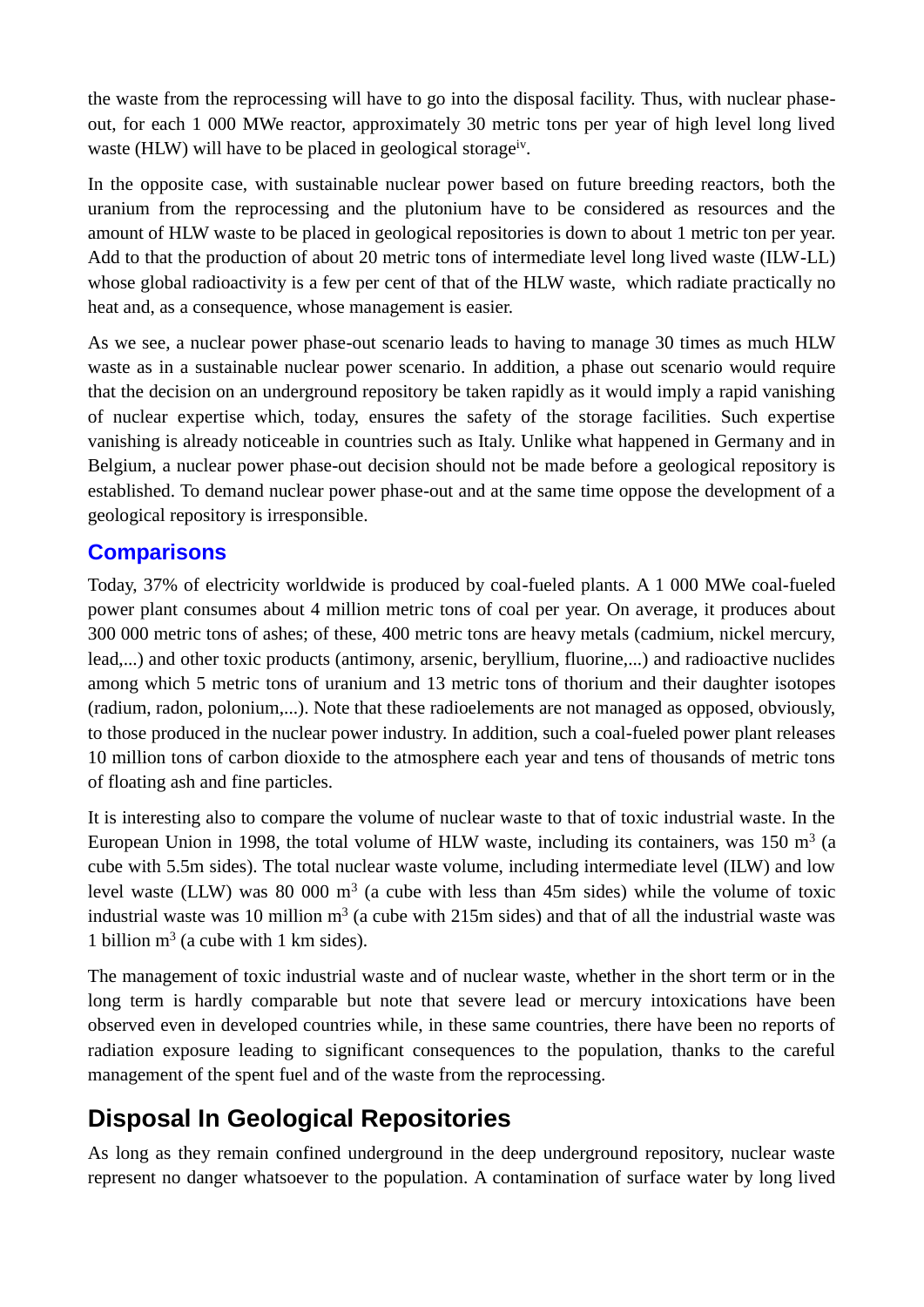radionuclides could possibly represent a risk in the future. For this contamination to occur, the following would have to happen:

- First, the containers in which the waste are stored would have to be damaged by aqueous corrosion; this should take at least 10 000 years.
- The radioactive elements would have to progressively dissolve in water. For those enclosed in glass, this would take several hundreds of thousands of years. Some elements like plutonium americium, curium and neptunium are not easily soluble in water, so that dissolving them takes even longer.
- The dissolved radioactive elements would have to be conveyed by water so as to escape the storage geological layer. In clay, this implies a diffusion process which is very slow. Typically, for a site such as Bure, this would take some hundreds of thousands of years for the most mobile elements (iodine 129, technetium 99, niobium 94, chlorine 36) and much longer for the less mobile elements (plutonium, uranium, neptunium...).
- The radioactive elements would have to reach the groundwater table, a process that would be rapid compared to the previous ones. At this stage, the most radioactive radionuclides, cesium 137, strontium 90 and the main actinides (plutonium, americium, and curium) will all have decayed and disappeared a long time ago! Neptunium, with its very low radioactivity, is poorly soluble in water and not mobile. A small layer of clay a few meters thick would be enough to keep it from ever reaching the surface. Practically, only iodine 129 and chlorine 36, both weakly radiotoxic elements could end up in the underground water neighboring the repository, after some hundreds of thousands of years.

## **Hazard to the Population**

The fundamental safety rule decreed by the safety authorities for geological disposal recommends that the exposure increase to the most exposed populations at any time in the future be at most one tenth of the level of natural radioactivity. For a well designed disposal, all the calculations done to simulate a return of the nuclides to the biosphere show that this limit should never be reached except in the event of deliberate intrusion in the disposal repository and in that case, the hazard is undergone by the intruding agents themselves.

In ANDRA's "Dossier Argile 2005" (Clay file 2005) an estimation of the maximum doses that could be received by the most exposed populations for the various types of waste stored<sup>v</sup> is provided.

|                                   |          | Type of waste Maximum dose (mSv/yr) Time frame of maximum (years) |
|-----------------------------------|----------|-------------------------------------------------------------------|
| All B                             | 0.00047  | 370 000                                                           |
| All C                             | 0.0008   | 550 000                                                           |
| $CU1 + CU2$                       | 0.022    | 410 000                                                           |
| CU <sub>3</sub>                   | 0.000073 | 400 000                                                           |
| $-11$<br>$\overline{\phantom{a}}$ |          |                                                                   |

#### Table 1

#### ANDRA's estimation of the maximum doses potentially received by the most exposed populations

The Basic Safety Rule (BSR) in France limits the acceptable dose to 0.25mSv/year. We see that in the worst case, the dose anticipated by ANDRA would not exceed one tenth of the BSR. Note that no effect from natural radiation under 50 mSv has ever been observed.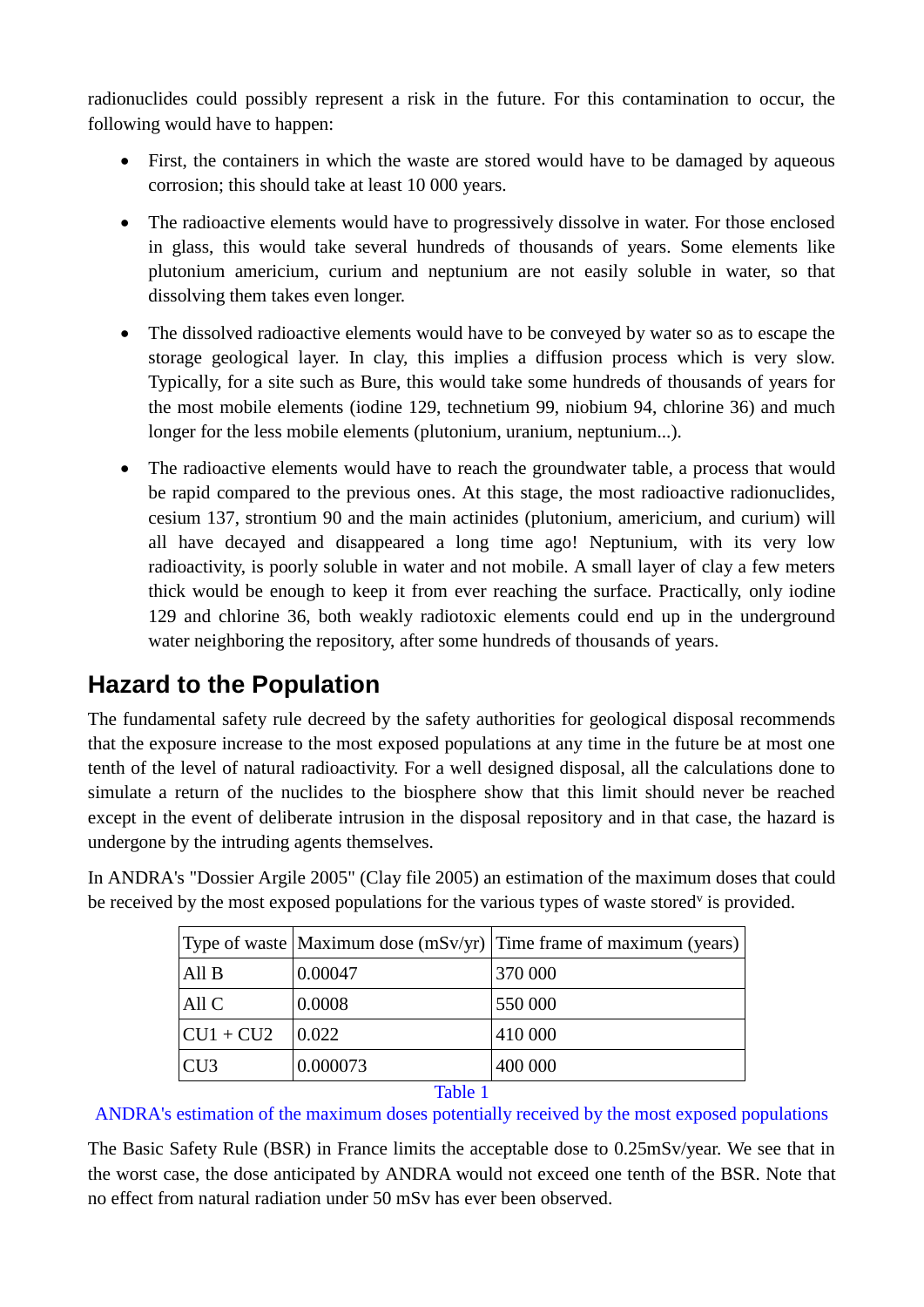Neither the present residents in the vicinity of these geological disposal repositories nor their remote descendants are exposed to any hazard, except in the event of accidents related to the various transport operations in connection with the disposal facility's operation. Why so much doubt is expressed in the media and among the population regarding the innocuousness of this geological disposal remains to be understood. In all likelihood, institutional organizations have not informed the population sufficiently, arguing that they did not have the definitive risk evaluations.

## **Hazard to the Environment**

While there is no longer any doubt that human action is responsible for the disappearance of a number of animal species, there is no indication that such a disappearance can be attributed to the exploitation of nuclear power. On the contrary, in the extreme cases of radioactive contamination, such as with atmospheric nuclear weapons testing or the Chernobyl catastrophe, the biotopes rapidly returned to their initial state even if the residual radioactivity remained significantly high.

More generally, any impact on the biosphere due to the production of electricity by nuclear power could be envisioned only if the average radioactivity increase were to overshoot significantly the level of natural radioactivity. This said, the activity of the total amount of waste produced in the operation of the entire French reactor fleet during 50 years without any reprocessing would represent, after 1000 years, only about one ten thousandth of the radioactivity of the French earth crust<sup>vi</sup>, which means that, in the very unlikely event where all the activity of the disposed waste were to be released to the environment, the mean radioactivity increase would remain very small.

## **Other Geological Options**

- The Bure site that was chosen by ANDRA for its underground laboratory is characterized by a thick argilite layer. This argilite is saturated with quasi stationary water.
- The sites hollowed out in salt layers such as those being tested in the USA and in Germany are anhydrous and totally dry. However, if for some reason or another, such as a poor conception of the access routes or future exploitation of the salt, water were to penetrate in the site, it would saturate with salt and become very corrosive, thus accelerating the dissolution of the fuel components.
- Granitic sites, such as those foreseen in Sweden and Finland are characterized by a total absence of water in so far as the granite is homogeneous and weakly cracked as in the Baltic Shield.

## **Separation and Transmutation**

The dimensions of the geological repository are determined mainly by the amount of heat released by the high level waste packages. Reducing the dimensions of the repository to reduce its cost is one of the reasons for opting for a separation and transmutation strategy. Just extracting the plutonium divides the heat load by a factor two. To reduce the heat load during the first century of disposal it could be economically interesting to separate the cesium and the strontium and store them temporarily during their decay. A separation of the americium and its transmutation in dedicated reactors or in breeder reactors would gain two orders of magnitude on the waste heat load and, as a consequence, a comparable reduction of the repository's surface.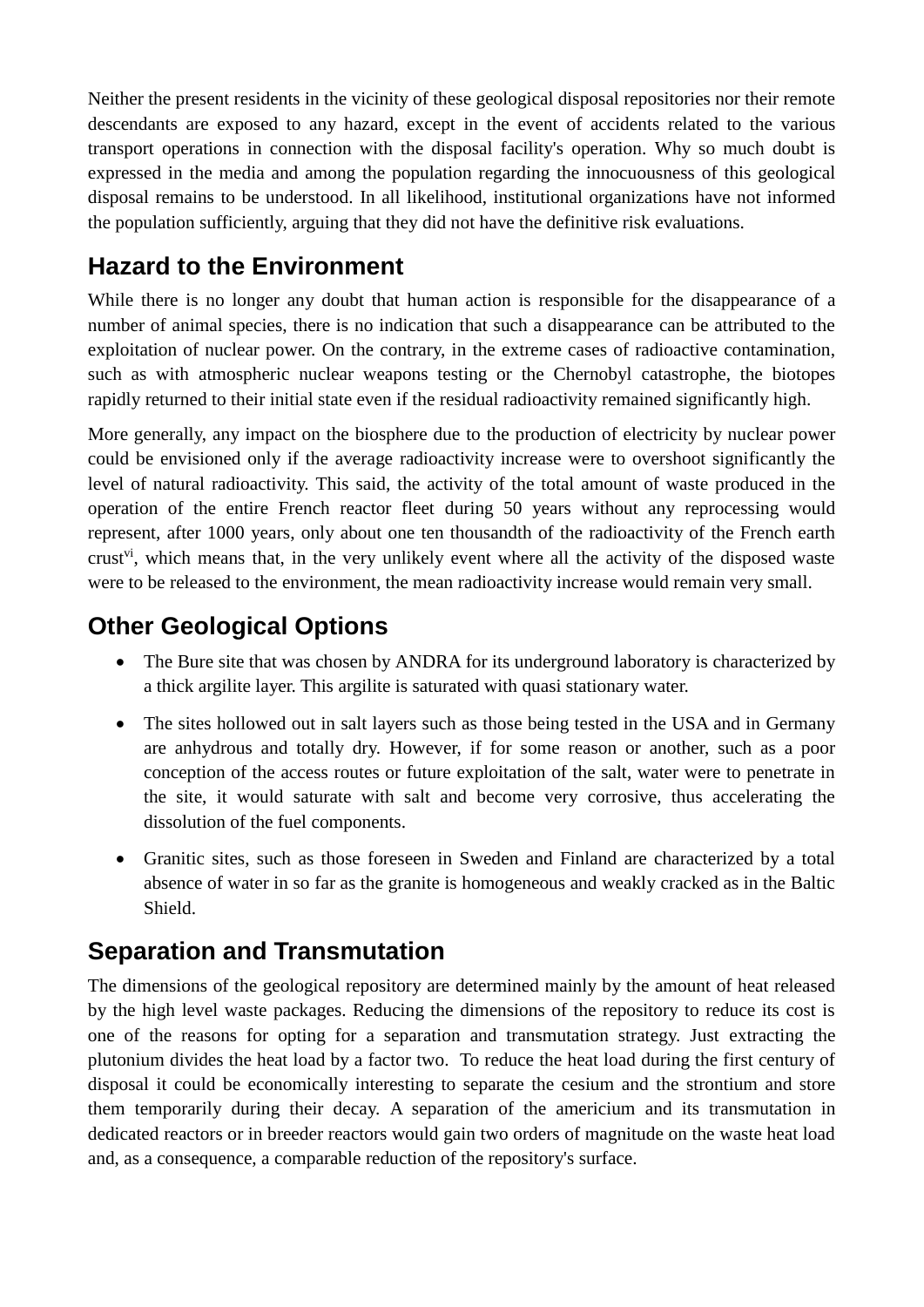Separation and transmutation are not a prerequisite to establishing a satisfactory management of nuclear waste but it could reduce its cost significantly. On the other hand, extracting the plutonium is a prerequisite to the development of sustainable nuclear power based on breeder reactors.

## **The Waste Management Financing Issue**

Today, the budget of ANDRA, in charge of the definitive disposal of nuclear waste, is fueled by the agents of the nuclear industry, mainly EDF and ORANO (formerly AREVA, industrial group specialized in nuclear fuel processing). The question arises, and it has been raised by the OPECST (Office parlementaire d'évaluation des choix scientifiques et technologiques, the French Parliamentary Office for Scientific and Technological Assessment), whether this solution remains reliable and valid in the context of an open electricity market. Similarly, one can legitimately wonder how the research on separation and transmutation should be financed.

ANDRA's estimate (disputed by EDF) of the cost of the CIGEO disposal repository is 36 billion  $\epsilon$ . This amount would correspond to the waste disposal of 50 years operation of the present French nuclear reactor fleet which produces about 400 million MWh/year, i.e. a total of 20 000 million MWh. The alternative electricity distributors in France purchase nuclear electricity from EDF at 42 €/MWh. The revenue from 50 years operation of the reactor fleet then amounts to 840 billion  $\epsilon$ . This waste disposal, then, would represent 4% of the revenue. Incidentally, note that EDF sets aside the sums needed for the management of the waste from its reactors.

## **Conclusion**

There is nothing to justify the statement, however popular, that we don't know how to manage nuclear waste. Really, the problem they pose is socio-political and that of their acceptance by the population. The problem is not technological.

# **Documents (in French) for Further Information**

A. Les déchets nucléaire sont-ils gérables - Cahier d'Acteur SLC (are nuclear waste manageable? SLC contribution to the 2005 debate on nuclear waste.)

[https://www.sauvonsleclimat.org/images/articles/pdf\\_files/debats\\_publics/dechets](https://www.sauvonsleclimat.org/images/articles/pdf_files/debats_publics/dechets-long-final.pdf)-long-final.pdf

B. Physique d'un site géologique de stockage de déchets nucléaires, (The physics of a geological nuclear waste disposal repository) by H. Nifenecker and G. Ouzounian

[https://www.sauvonsleclimat.org/fr/base](https://www.sauvonsleclimat.org/fr/base-documentaire/physique-dun-site-geologique-de-stockage-de-dechets-nucleaires)-documentaire/physique-dun-site-geologique-de-stockagede-dechets-[nucleaires](https://www.sauvonsleclimat.org/fr/base-documentaire/physique-dun-site-geologique-de-stockage-de-dechets-nucleaires)

C. ANDRA Dossier Argile 2005

http://www.andra.fr/download/site-[principal/document/dossier2005/D05A\\_266.pdf](http://www.andra.fr/download/site-principal/document/dossier2005/D05A_266.pdf)

D. Le stockage des déchets nucléaires en site profond (deep underground disposal of nuclear waste) by H. Nifenecker and G. Ouzounian.

[https://www.sauvonsleclimat.org/images/articles/pdf\\_files/etudes/dechets.pdf](https://www.sauvonsleclimat.org/images/articles/pdf_files/etudes/dechets.pdf)

<sup>&</sup>lt;u>.</u> i The time required for the amount of a radionuclide to reduce to half its initial value on average.